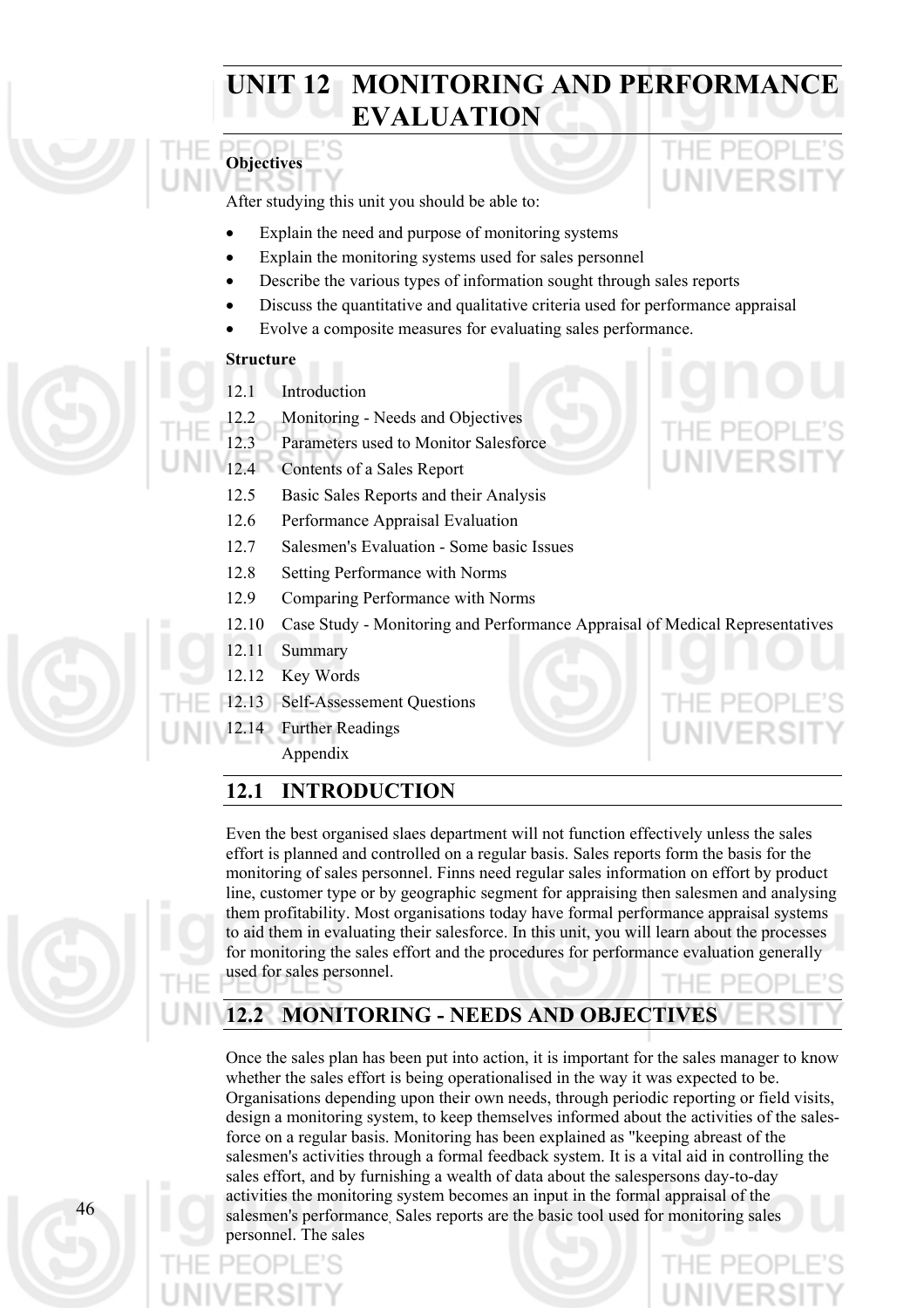Monitoring and Performance Evaluation manager uses the information from these reports to judge whether sales personnel are calling on and selling to the right people and whether they are making too many or too few calls.

A good monitoring system also helps the sales management in determining what can be done to secure more and larger orders. The data furnished by the sales reports is processed to gain insights in the type of direction and help that can be given to field sales personnel.

A well designed monitoring system also aids in the self improvement of the salesmen. Regular recording of their own accomplishments forces individuals to take a stock of their own work, compare it to their own past performance or their aspirations, and leads them to a periodic self-evaluation, which may become an effective motivating force. The basic purposes for which a good monitoring system is designed could be :

- a) to keep the sales manager informed, about all the sales activities of the sales personnel.
- b) to enable the sales manager to get data for evaluating performance; for example, details of prospects called upon, number of calls made, number of orders obtained, days worked, kilometres travelled, selling expenses incurred, displays arranged, missionary work performed etc.
- c) to enable the sales manager to detect deviations from standard performance and take timely remedial action.
- d) to help the salesperson plan his work e.g. in planning specific approaches for specific accounts; planning a travel schedule etc.
- e) to record consumers reactions and complaints in respect of new products, price changes and service policies.
- f) to record information on competitors activities e.g. new products, changes in promotion and pricing, changes in service and credit policy etc.
- g) to record information on local changes.
- h) to build a rich database of territorial information which can be put to a variety of uses.
- i) to furnish information requested by marketing research- i.e. data on dealers sales, productwise.

# **12.3 PARAMETERS USED TO MONITOR SALESFORCE**

The monitoring of salesforce is closely related with the monitoring of sales. One depends on the other. The sales performance of a company and its salesforce is measured using a number of parameters on a continuous basis. Some of the commonly used parameters are :

- i) sales per salesman, per dealer, per product
- ii) expense to salesman, ratio for each dealer and salesman
- iii) calls per day
- iv) order call ratio
- v) average cost per call
- vi) direct selling expenses
- vii) profit contribution analysis
- viii) number of accounts
- ix) number of customer complaints.

The emphasis in monitoring is on gathering information on day-to-day activities with respect to the chosen parameters and taking a timely stock of deviation from expected performance. Monitoring therefore is a way of achieving day-to-day control over the sales effort.

As mentioned earlier, two of the most common methods of monitoring sales performance are through sales reports or through field visits by the field sales managers.

The details required in sales reports vary from company to company. A company with a decentralised large field sales organisation covering a wide geographical area needs more detailed sales reports than a company using a few salesmen covering a compact area. Generally, the greater the discretion the salesmen have in planning and scheduling their own activities, greater the details required in the sales report.

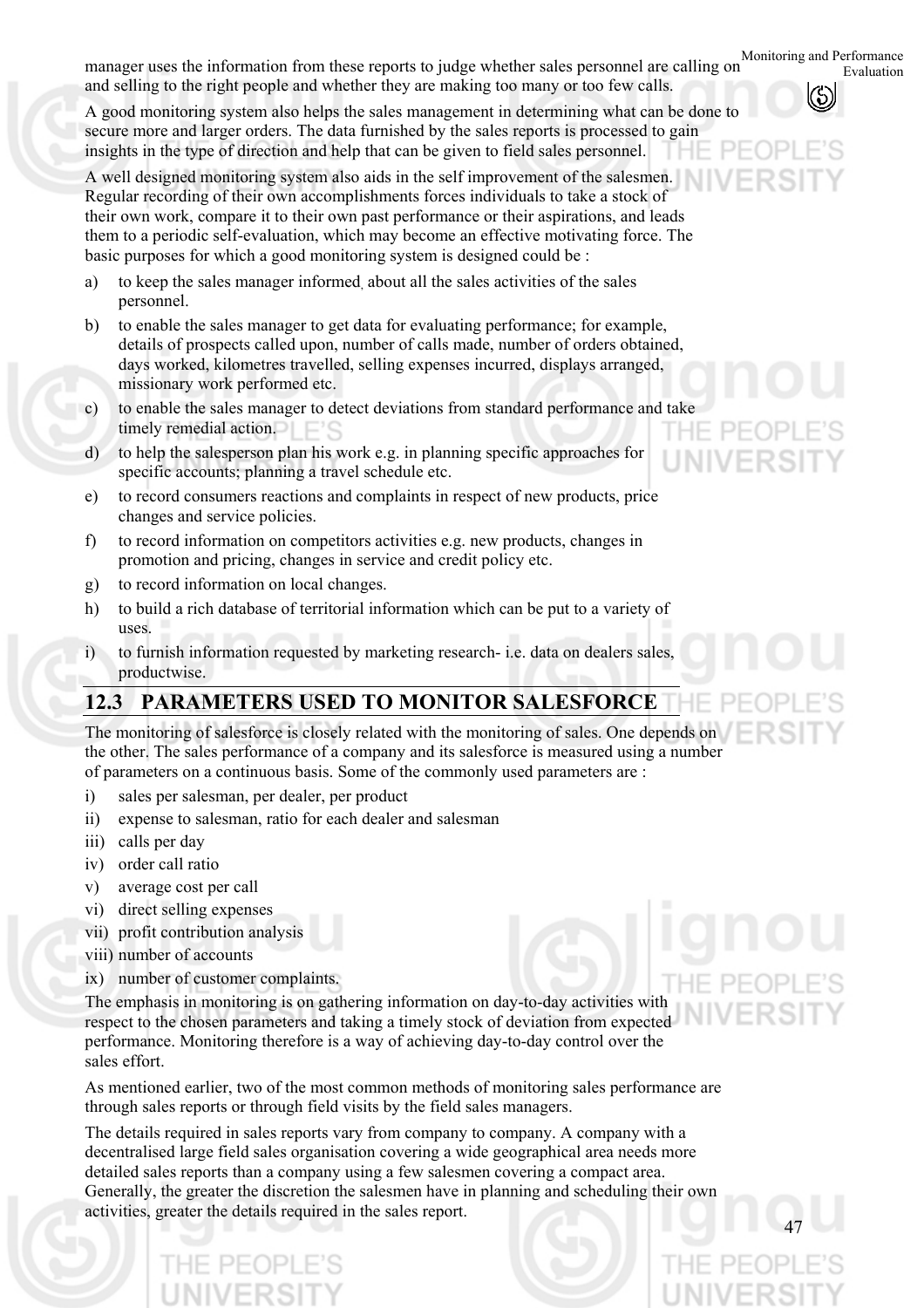# **12.4 CONTENTS OF A SALES REPORT**

Though the format of the sales report will vary across companies, some basic components are common to the sales reports in all organisations. Some of these components are:

- a) **Progress report:** This part of the report is meant to give information on the progress or day-to-day work done by the salesman. It may be prepared after each call, or commutatively for calls made during a specified period. This component furnishes valuable data on company's position in different territories and in respect of each account. Usually the progress report also records information on specific class or customers, extent of competitive activity, best time to call upon the competitor items which become valuable input in future sales planning.
- b) **Expense component:** Since all salesmen are reimbursed for expenses incurred or are given an expense account for which they have to account for, most sales reports have on expense component. The objective of incorporating this component is to keep a check on the nature and extent of salesmen's expenses.

**Work plan component:** Usually for a week or a month in advance, salesmen are expected to submit a work plan or call schedule: The work plan may include details of prospective and present customers to be called upon, routes to be taken, the nonselling activities to be performed etc. The main aim is to help the salesperson in his planning and scheduling activities and keep a track of his whereabouts. This component also helps the management in process of control by allowing comparisons of salesman's plans and accomplishments.

- d) **New business or potential business component:** The report may require the salesman to inform on accounts recently obtained or those who may become sources of potential business. This component furnishes information on the prospecting capabilities of salesperson.
- e) **Lost business component:** As salesmen are required to sell under competitive conditions, they may at times lose prospects to competitors. This component of the report provides information on\* the salesman's ability to retain customers. It can also be utilised to develop pointers for gaps in sales training changes in service and credit policy and product improvements.
	- **Complaint and adjustment component:** This component is related to the specific complaints that a customer or class of customers may have in relation to the work of the salesman, the product or the company policy and the adjustment if any made by the salesperson. The information generated is useful in detection of needed product improvements, service improvements " and changes in merchandising practices.

### **Activity 1**

f)

c)

Talk to the sales manager's of an organisation which has a field sales organisation. Study the monitoring system in use in the organisations to find out

a) What are the parameters used in monitoring system ?

| b)            | What is the frequency of salesmen's reports?        |
|---------------|-----------------------------------------------------|
|               |                                                     |
|               |                                                     |
| $\mathcal{C}$ | What are the major components of salesmen's report? |

48 ............................................................................................................................................... ............................................................................................................................................... ............................................................................................................................…………... .............................................................................................................................................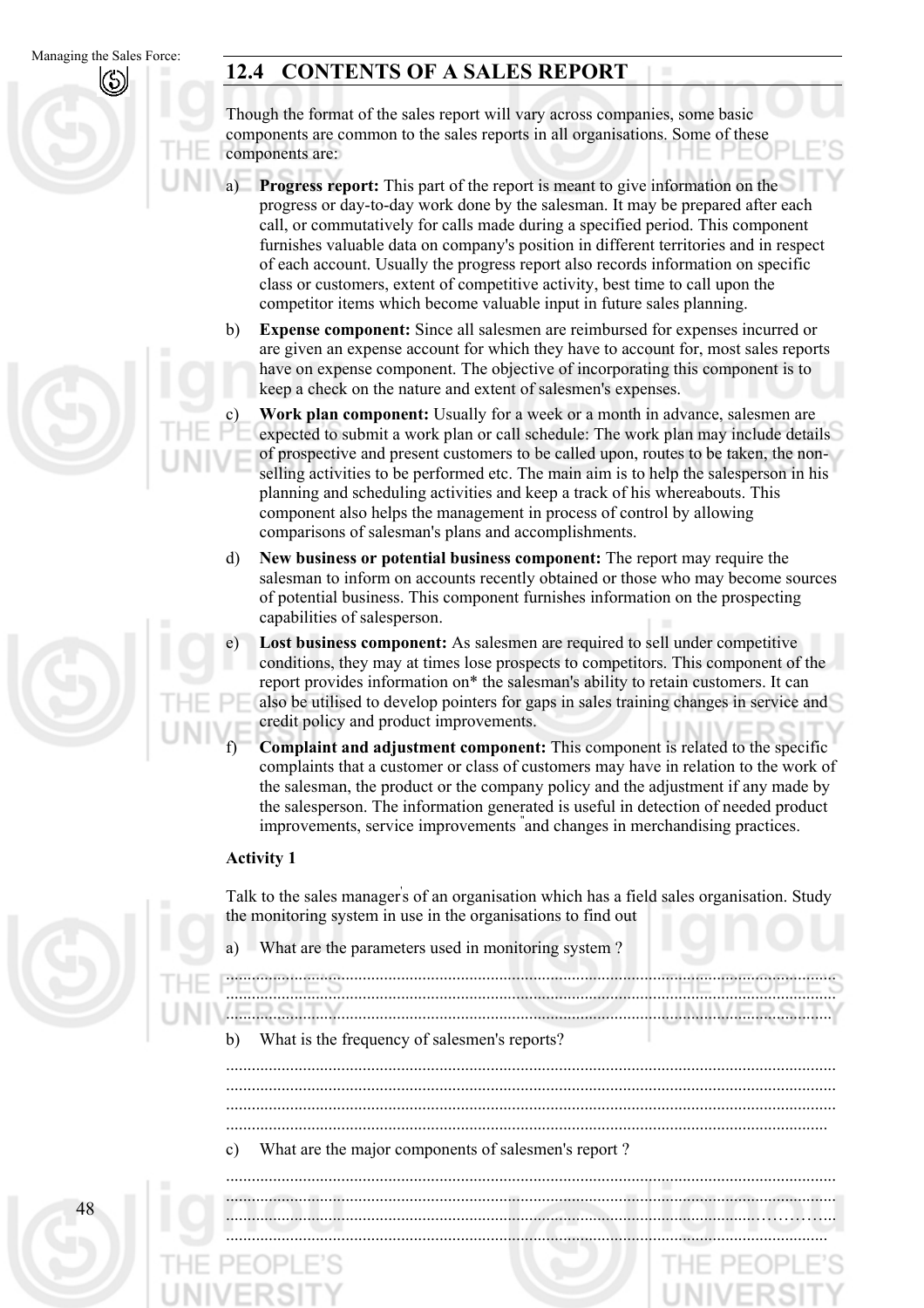# **12.5 BASICS SALES REPORTS AND THEIR ANALYSIS**

You are now familiar with the type of information sought through the sales reports. This section discusses the basic types of sales reports and explains how they can be analysed to monitor sales performance. (Some standard formats of reports used to monitor salesmen are given in Appendix.)

**Weekly sales report:** The basic sales report to be prepared by the salesman is a daily report or a weekly report depending upon again the type of product and its movement. This report forms a basis for estimating the future trend of sales of individual products/brands. It also assists in production planning, cost planning and product portfolio planning.

A summary of the daily/weekly reports for all the branches is made on a monthly basis to arrive at total sales for the month and to study its variance from estimated sales. The budgets for the next month may be revised accordingly. At times sales in a particular territory/area may be effected on account of stock-outs; as a result, more stocks need to be sent.

Weekly Sales Report-Tormat

Weekly sales report for week ending................

**Current Cumulative** 

Tonnage

same week

last year

Comparison with

Comparison with last week

Remarks

Week

 $%$  change on last year

Product A Product B Product C

A study of weekly sales estimates reveals the seasonality of sales, if any. This enables proper production planning and monitoring of sales performance. Condensing of monthly figures into quarterly figures is used to establish sales estimates for the next quarter.

Apart from the basic volume analysis information on other parameters is also sought.

- i) The value of goods sold gives the contribution from each product. This contribution needs to be maximised.
- ii) Sales are broken down geographical area wise to assess the potential demand and monitor salesmen performance in the light of this information.
- iii) A customer wise break-up of sales indicates whether the right kind of customer is being serviced or whether the salesman is concentrating on a segment which is not a prospective buyer in the long run.

**Regional sales analysis:** The strength of sales region wise is indicated through this analysis. Variation in regional sales reveals the effectiveness of particular localised sales developments and the importance of competitors in different regions. The regional sales figures are adjusted for the area of the region as also the size of the population of that region.

The boundaries of the regions should be permanent so that trends over a long period of time can be watched. The unit upon which division will be based is the buying area. Depending upon the type of product the buying area will differ.

In addition to value, volume, productwise and areawise categorisation of sales it is also important to study the volume of sales through different types of outlets such as sales through wholesalers or direct to retailers - which are further, classified into cooperatives; departmental stores etc. This has implication on the distribution channel effectiveness and proper monitoring of salesmen performance. A summary of monthly, quarterly and annual value sales by areas can be presented in the following format:



Monitoring and Performance Evaluation

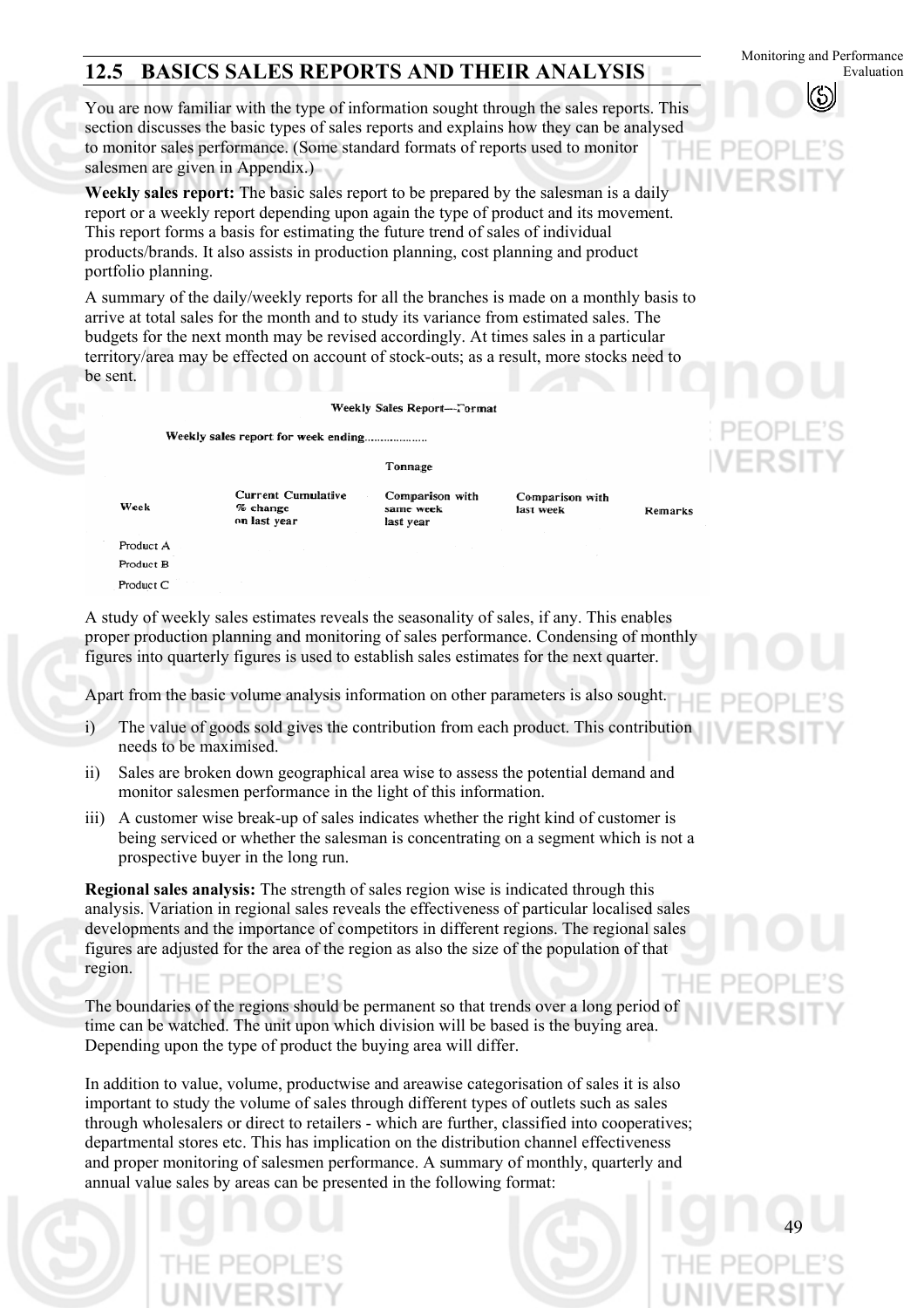Managing the Sales Force:



| Product A |      |                  |                  | Product B |          |             | Product C |             |                  | Total        |              |             |
|-----------|------|------------------|------------------|-----------|----------|-------------|-----------|-------------|------------------|--------------|--------------|-------------|
| No.       | Otr. | Area Last This % | Qtr. Change Qtr. | Last      | This $%$ | Qtr. Change |           | Last This % | Qtr. Qtr. Change | Last<br>Qtr. | This<br>Qtr. | %<br>Change |

Value of sales for period ending ............

|                    | Sales by customer type       |              |              |              |       |  |  |  |  |
|--------------------|------------------------------|--------------|--------------|--------------|-------|--|--|--|--|
|                    | No. of<br>direct<br>accounts | Product<br>A | Product<br>в | Product<br>с | Total |  |  |  |  |
| Wholesaler         |                              |              |              |              |       |  |  |  |  |
| Provision<br>Store |                              |              |              |              |       |  |  |  |  |
| Chemists           |                              |              |              |              |       |  |  |  |  |
| Retailers          |                              |              |              |              |       |  |  |  |  |
| Independents       |                              |              |              |              |       |  |  |  |  |
| Total              |                              |              |              |              |       |  |  |  |  |

### **Distribution of Accounts by Size**

In this analysis, the total trade of different output types is divided as per the account sizes. The number of outlets which fall into each size are ascertained. This enables the management to decide whether the sales generated from the smaller size accounts are commensurate with the cost of running them. The format of this form is given below.

|                     | Year : $-$                |  |                         |                  |       |  |  |  |  |  |
|---------------------|---------------------------|--|-------------------------|------------------|-------|--|--|--|--|--|
|                     | <b>Number of Accounts</b> |  |                         |                  |       |  |  |  |  |  |
| <b>Account Size</b> | Wholesalers Chemists      |  | <b>Provision Stores</b> | <b>Retailers</b> | Total |  |  |  |  |  |
| Under Rs. 100       | Rs.<br>No.                |  |                         |                  |       |  |  |  |  |  |
| Rs. 100-Rs. 250     | Rs.<br>No.                |  |                         |                  |       |  |  |  |  |  |
| Rs. 250-Rs. 500     | Rs.<br>No.                |  |                         |                  |       |  |  |  |  |  |
| Rs. 500-Rs. 1000    | Rs.<br>No.                |  |                         |                  |       |  |  |  |  |  |
| Rs. 1000-Rs. 1500   | Rs.<br>No.                |  |                         |                  |       |  |  |  |  |  |
| Rs. 1500-Rs. 2500   | Rs.<br>No.                |  |                         |                  |       |  |  |  |  |  |
| Rs. 2500-Rs. 4000   | Rs.<br>No.                |  |                         |                  |       |  |  |  |  |  |
| Total               |                           |  |                         |                  |       |  |  |  |  |  |

The reports described above, in addition to supplying the regular information on the different aspects of marketing, reveal certain additional information also :

- i) What are the main competitive brands? On what system of distribution do they work - direct sales to retailers, through wholesalers only or both or otherwise?
- ii) How do services given by competitors compare with those given by the company?
	- − Does any manufacturer supply goods on a "sales or return basis"?
	- − What are the credit terms offered?
	- − What are the discounts offered?



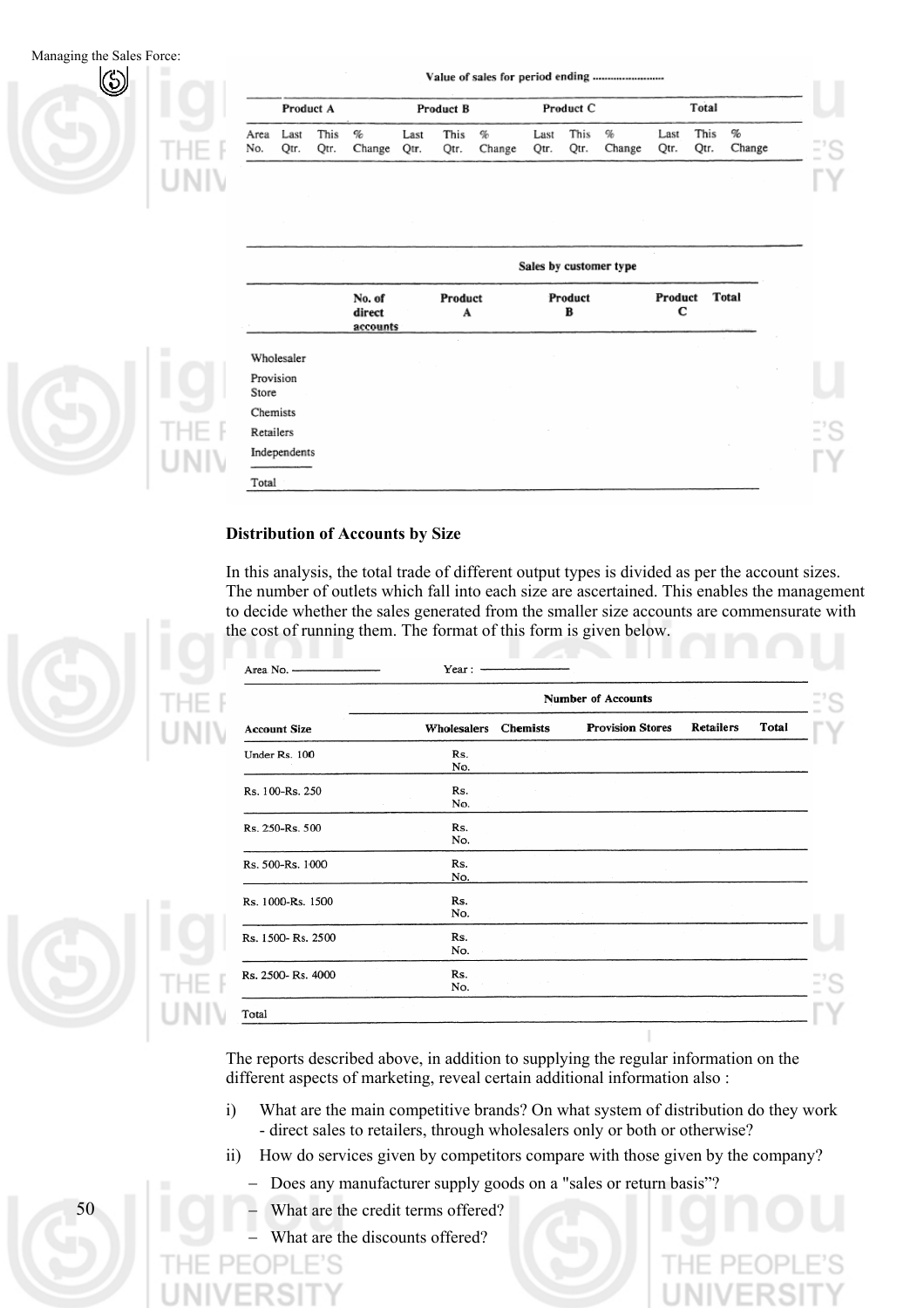- − Do the competitors give any specialised treatment to some traders? Evaluation
- − Are the in-shop displays supplied by the competitors regularly?
- − What is the frequency with which competitors call upon their distributors as also the promptness in delivery? The above analysis seeks to point out the factors which contribute to the competitor's success and the policy the company must employ to counteract it.
- iii) The perception of retailers with respect to the company's product and the competitor's product is very essential. The reasons to which retailers attribute the success or failure of the leading brands is very essential to determine. The retailers serve as a vital link between the company and the consumer and it is his opinion which generally forges the link. Also, technical faults in the product, if pointed out as detrimental to sales by the retailers need to be rectified.

### **Activity 2**

With respect to your own organisation, or any other organisation that you are familiar with, try to analyse the sales information from the weekly/monthly sales reports in terms of: THE PEOPLE'

- a) Sales generated per month.
- b) Productwise/Customer wise sales.
- c) Variation in volume of sales over the last period.

# **12.6 PERFORMANCE APPRAISAL EVALUATION**

Every sales manager is engaged in the task of appraising and evaluating his salesmen continuously, in an informal way. Informal evaluation however is not enough to arrive at realistic and astute assessment of the worth of a salesman in absolute or relative terms. The ultimate goal of any evaluation programme is to make a salesman more valuable to the company. In order to achieve this the evaluation programme must involve :

- a) A study of the salesman himself - his skills, habits, aptitudes and attitudes.
- b) A study of his selling record - his efforts and accomplishments.
- c) An analysis of the direction the development function is to take.

Evaluating salesmen's performance is a complex task not only because salesmen are required to perform a variety of activities, but also because different types of selling situations require different kind of selling skills, which may not lend themselves to equitable comparisons.

In addition, salesmen differ in terms of selling acumen and personal qualities, then territories differ and they are required to spend a large part of their time away from their immediate supervisor. A good monitoring system, as you have learnt in the preceding section, becomes a basis for developing an appraisal system and for evaluating sales performance.

Performance evaluation consists of setting performance standards, both quantitative and qualitative and then periodically comparing them with actual sales performance to judge salesmen in terms of their contribution to the sales objective. The concept of productivity is relevant here. A salesman is considered to be productive only when the results achieved by him offset not only the costs incurred by the company on his account, but also show some contribution towards the corporate profit. Appraisal and performance evaluation systems besides enabling the sales manager in judging the contribution of his sales team and improving its efficiency have also been found to be useful in :

- a) Developing salesmanship as an interpersonal influence process.
- b) Motivation of salesmen and supervisory leadership.
- c) Identifying the need for continous training and development of salesforce..



51



Monitoring and Performance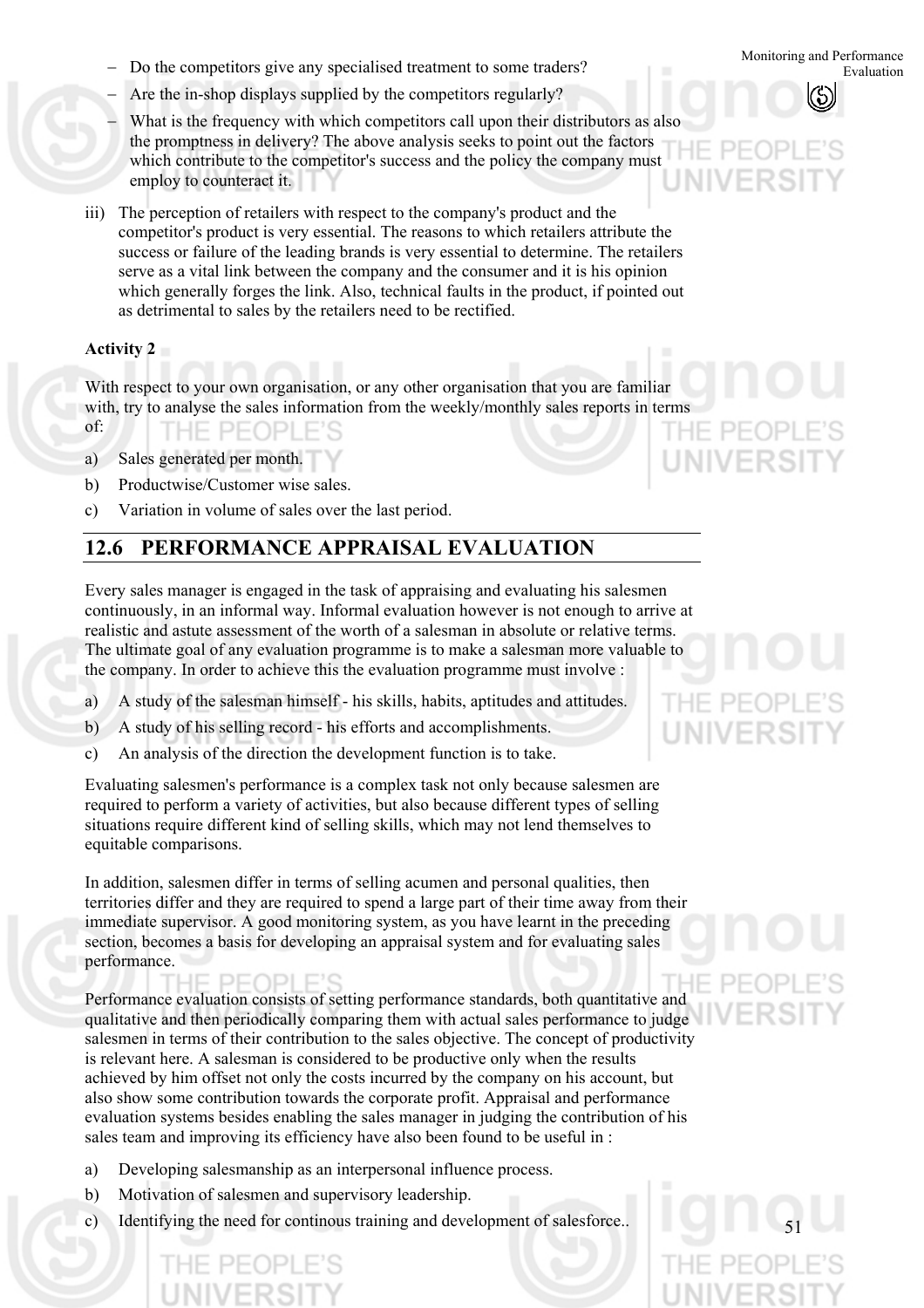- d) improving selling aids like demonstration materials, working documents etc.
- e) Determining and restructuring salesmen's territories and work assignments.
- f) Improving sales planning for example, planning call cycles routes and visits, job preparation etc.

g) Introducing sound compensation and incentive systems supported by a national evaluation system.

# **12.7 SALESMEN'S EVALUATION - SOME BASIC ISSUES**

There are some basic issues involved in all performance evaluations systems for salesmen, which require consideration while the system is being designed. You will note that unless adequate attention is given to these issues they might result in discontentment of these being evaluated. Some of these issues are :

The first issue relates to evaluation based on qualitative vis-a-vis quantitative data. It is obvious that in any qualitative assessment, personal bias and subjective value judgement may vitiate evaluation. On the other hand evaluation based entirely on statistical data may not give entirely valid results as certain important determinants of a salesman's effectiveness (for example personal effectiveness of a salesman in handling consumer relations problems) do not lend themselves to quantitative definition. In additon selling skills are broadly determined by one's ability to impress, influence or persuade prospects as well as an alternation between aggressiveness and submissiveness depending upon the situation. It therefore is evident that sales managers, based upon their own set of circumstances, would have to evolve a judicious mix of qualitative and quantitative criteria on which to base the evaluation of their sales personnel.

Another issue relates to the comparisons between salesmen on the basis of the results of evaluation. Such comparisons can never be on a "man to man" basis since a great deal of human element is involved and different salesmen have to work under different geographical and environmental conditions; and may handle different set of products or customers.

The third issue is related to the problem of determining standards of performance. The whole evaluation exercise rests on the comparison of actual sales performances against predetermined standards or norms. If these norms or standards are not realistic, the whole exercise would become self-defeating

Another issue worthy of consideration is the periodicity of evaluation. Evaluation based on very short-term results may not be very correct as it ignores the value of some criteria which are of long-term valve to the company. A small example is the effectiveness of particular salesman in cultivating good customer relations, which may .give the company an added acceptability when it introduces a new product. On the other hand, evaluation based on very long-term results is not desirable because if the results are unsatisfactory, it will have a great impact on the operating results of the company for a longer period. Periodicity of evaluation has been found to vary with the type of product sold, industry practice and management's outlook towards control. Yearly evaluations are a very common practice though longer periods are also prevalent, especially in case of capital goods and industrial goods companies.

The last issue here refers to the accounting system or the database of the company as a basis of developing the evaluation system. Actual data taken from typical sales records are not adequate to provide precise comparison of salesmen or salesgroup performance. For example, if the product mix sold by different salesgroups differs, it will be difficult to compare the performance of the salesmen in the two different groups merely on accounting data.

You will realise that unless adequate attention is given to these important details, evaluation may not be very effective. The above issues also underline the need for developing an evaluation system involving multiple criteria to make data more comparable.



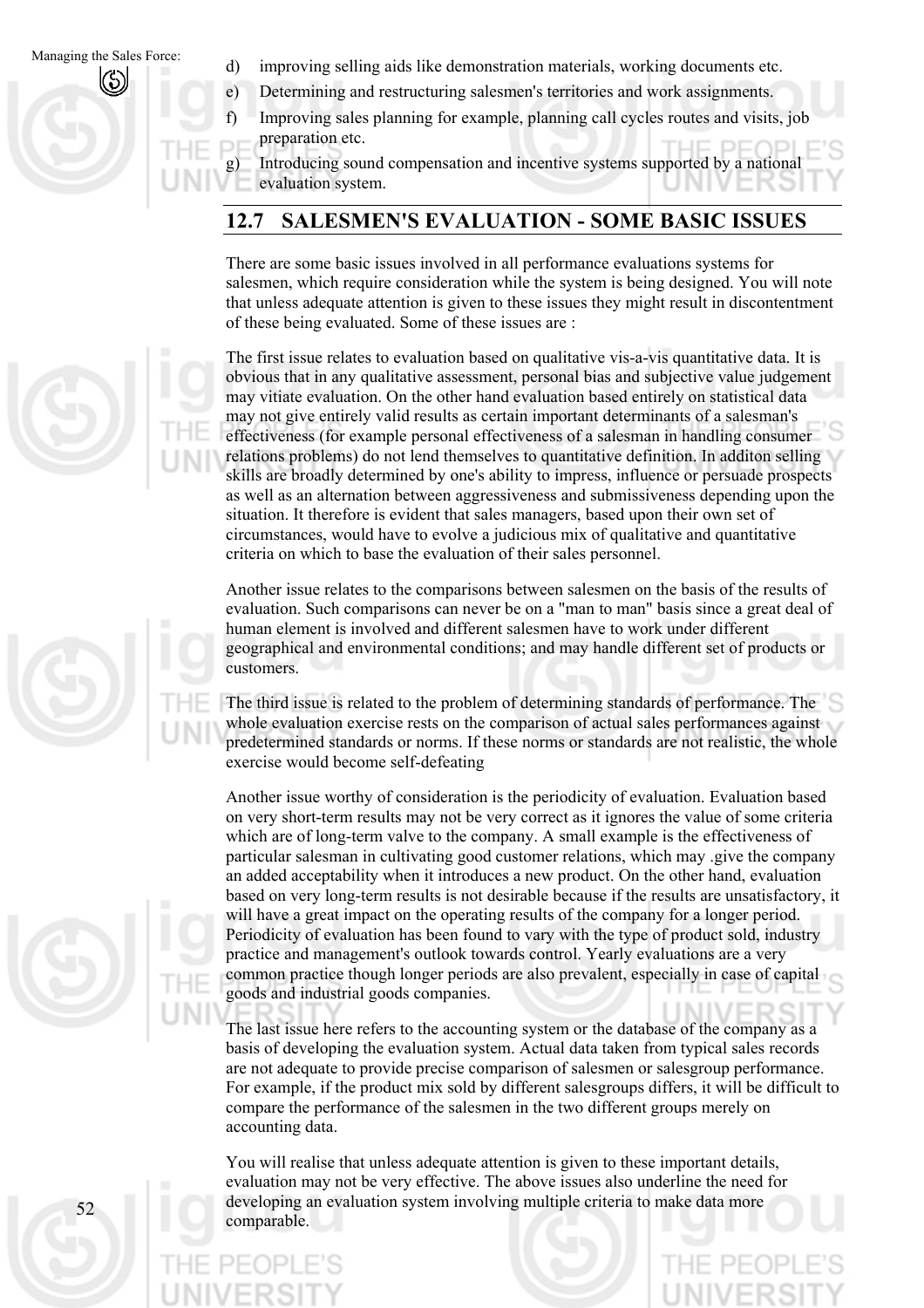# **12.8 SETTING PERFORMANCE WITH NORMS**

As noted earlier it is important to decide on a judicious mix of quantitative and qualitative standard against which performance of salesmen can be realistically compared. Standards must be reflective of the company's analysis of its own market situation vis-a-vis its competitors. As sales-effectiveness is a function of both quantifiable and non-quantifiable criteria, let us discuss both, the quantitative and the qualitative standards that are used by companies. Some of these criteria have already been mentioned earlier as criteria for monitoring sales performance. Though all companies use some quantitative standards, the past tendency of using sales volume as the only yardstick of performance is no longer prevalent. Sales managers today realise that it is possible to make unprofitable sales, or to generate high present sales at the expense of future sales. Each company today selects a combination of quantitative standards that are best suited to its marketing situation. Some of the important quantitative criteria are:

**Sales quotas:** Sales quotas are quantitative sales targets assigned to a specific salesman expressed absolutely either in terms of rupee value or units. They are the most widely used performance standards. If we assume that the management is being realistic while setting quotas, this standard can specify desired levels of accomplishment for sales volume, gross margin, net profit and expenses. If quotas are based upon valid sales forecasts where the probable strength of demand has been realistically considered, they represent good performance standards. However, when they are chosen mainly to inspire or are based on guesses, they lose meaning as performance standards. -

Net profit ratio or gross margin rates per territory : In this case target ratios of net profit or gross margin to sales, are decided upon for the sales territories. Each sales territory is considered as an organisational unit that should make a contribution to the corporate profit. The positive impact upon the salesforce is that the sales personnel try to meet the ratio by attaining a higher sales volume and by reducing expenses. On the other hand, this approach may lead the salesman to concentrate on more profitable products and accounts. The shortcoming of both net profit and gross margin ratio is that sales personnel pinpoint the more lucrative accounts in their territory and may not spend enough time in soliciting new accounts and may overemphasise high margin or high profit products at the expense of new products which might prove profitable in the long  $PF($ run.

**Sales expense ratio:** This performance standard is used to control the selling expenses relative to sales volume. As many of the factors affecting sales expenses are uncontrollable for salesmen, target selling expense ratios should be carefully set, considering the factors which are likely to affect the expenses. The salesman can manage this ratio by either controlling expenses or by making sales or both.

The major weakness of this performance standard so that it does not provide for variation in the profitability of different products. A salesman may meet the sales expense ratio and yet show disproportionately low profits. In times of declining business conditions, this ratio has been found to inhibit salesmen from exerting efforts to generate higher sales volume.

Companies show different practices as far as defining selling expenses is concerned. Some companies feel that both indirect and direct selling expenses should be included while developing this standard. This, however, means that the salesmen are held accountable for some expenses (the indirect expenses) over which they have no control. Some companies use the concept of direct expenses i.e. expenses incurred and controllable by salesmen to define norms-for selling expenses.

This performance standard tends to be used more by industrial companies than by consumer products companies.

**Sales coverage effectiveness index :** This measure evaluates the thoroughness with which a salesperson covers and cultivates his territory. The index is calculated by getting the ratio of the number of customers to the total prospects in the assigned territory.

**Call frequency ratio:** This performance standard is calculated by dividing the number of;,ales calls on a particular class of prospects by the total number of prospects in that class. By defining different call frequency ratios for different classes of customers, an effort is made



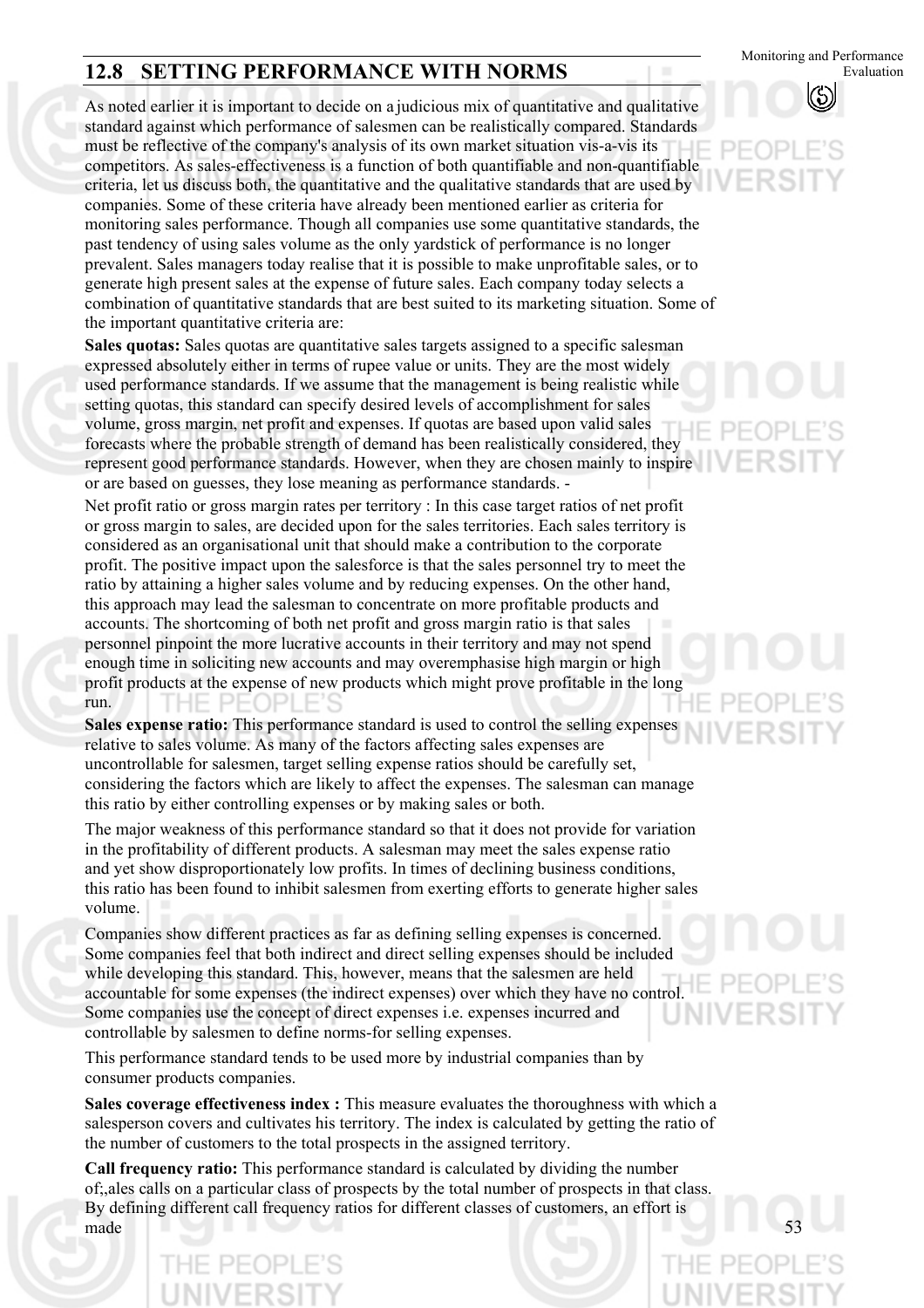

**Calls per day:** In case of consumer products, salesmen may be required to contact large number of customers or prospects. Calls per day in such cases become a criterion of judging whether a salesman is making too few or too many calls a day. Establishing a norm regarding calls per day also helps the salesmen in scheduling their activities on a day-to-day basis. Territorial variations are taken into account and different call norms are individually set for different territories.

**Average cost per call:** Target cost per call standards are set to underline the importance of making profitable calls and reducing expenses associated with calls different norms may be set for different classes of customers if the cost in relation to different customers is significantly different.

Multiple quantitative measures: In practice the companies rarely use a single parameter to judge the effectiveness of its salesforce. A combination of factors, weighted according to their relative importance in the organisational set-up, is generally used to arrive at a composite measure. A simple example listed below (and successfully in use in two companies) shows a multivariate approach to evaluation. The author of this simple model suggests a list of twenty factors, out of which a suitable number of variable which are relevant in a given case may be chosen to evaluate salesman.

### **These variables are:**

- 1. Market share-proportion of actual sales in quantity to the total sales of the product in the market or the size of the market.
- 2. Sales quantity.
- 3. Sales value.
- 4. Number of calls.
- 5. Number of orders.
- 6. Value of orders booked.
- 7. Value of order per call-this is also called the batting average. (In industrial
- marketing, the expression hit ratio is used to indicate the percentage of business obtained against a tender.)
- Gross margin or contribution and also PN ratio (contribution on sales).
- 9. Direct selling expenses.
- 10. Direct sales margin (contribution minus direct selling expenses).
- 11. Average inventory (average being calculated on the basis of opening and closing inventory figures).
- 12. Average outstanding receivables.
- 13. Average credit enjoyed from suppliers.
- 14. Working capital locked up (item nos. 11 t 12 -13).
- 15. Marketing R.O.I.-Direct sales margin (item no. 10) as a percentage on working capital (item no. 14).
- 16. New product performance (comparison between actuals and earlier projections).
- 17. Number of accounts obtained.
- 18. Number of accounts lost.
- 19. Number of customer, complaints.
- 20. Information about competitors' plans and strategies.

The list is by no means exhaustive. It is neither practicable nor desirable to use all of them together. Depending upon the needs of the organisation, a few of these criteria might be chosen. Norms can then be established for each of these criteria, and their respective weightage in the total evaluation score can also be assigned. There are certain criteria (for example those listed in no. 19 and no. 20) for which norms cannot be easily established. Past experience of the organisation could become a guideline in these cases.

After norms have been fixed, the periodicity of evaluation can be decided upon. The following table shows a hypothetical situation using six of the above variables, and gives a comparative evaluation of six salesmen.

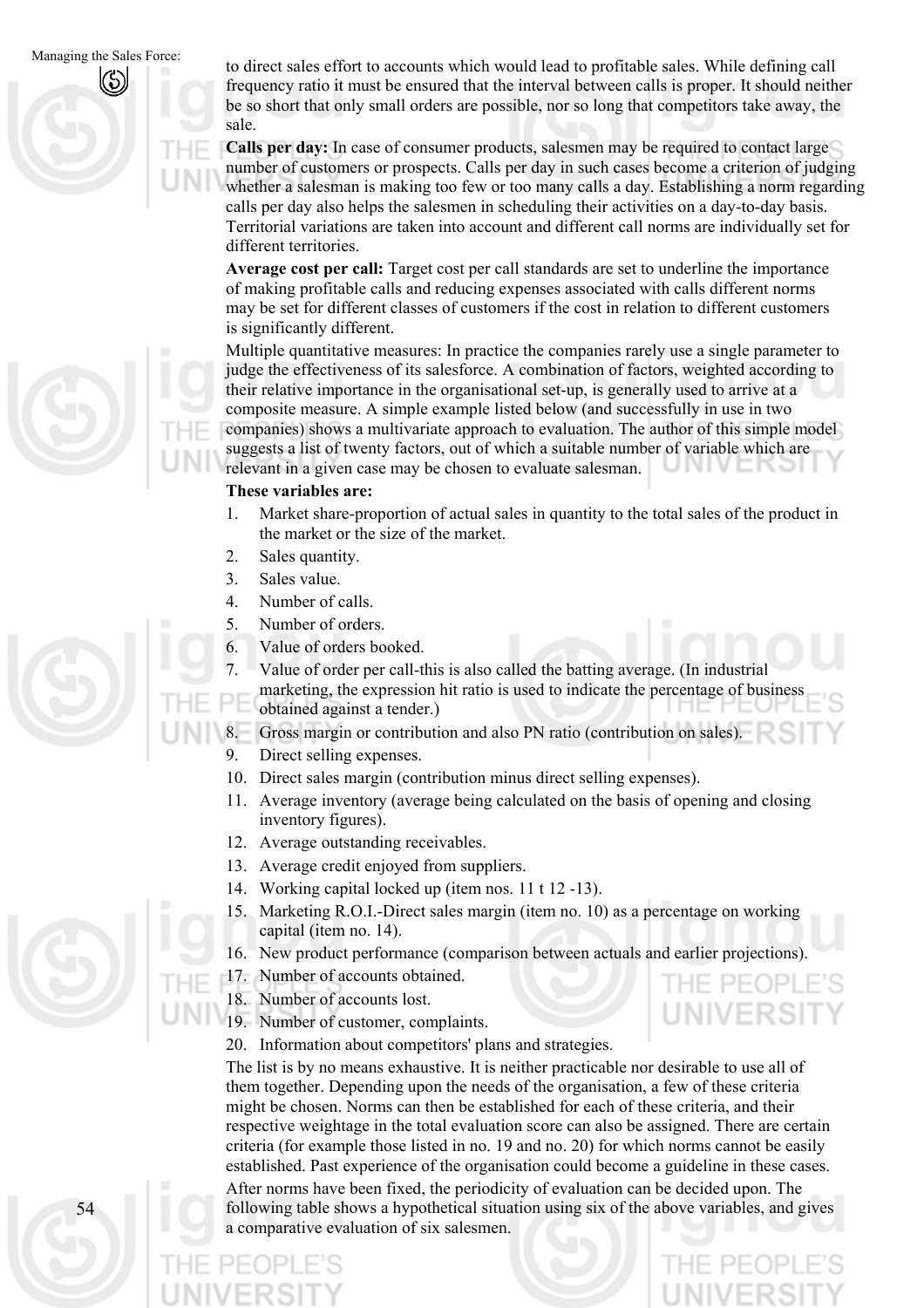### **Table 1: Monthly Evaluation Criteria, Weightage and Norms Product: Evaluation** Evaluation

|   | <b>Sl. Evaluation</b><br>No. Criteria |     | <b>Basis of Score: Maximum 12 for</b><br><b>Weightage Norms</b><br>each. (6 points for achieving the<br>norm; $+$ or - for deviation as<br>THE PEOPLE'S<br>given below) |                                                           |  |  |  |
|---|---------------------------------------|-----|-------------------------------------------------------------------------------------------------------------------------------------------------------------------------|-----------------------------------------------------------|--|--|--|
|   | <b>Market Share</b>                   | 30  | 25%                                                                                                                                                                     | $+$ (-) 1 for increase (decrease) by<br>every 5% or part. |  |  |  |
|   | Value of Orders                       | 15  | Rs. 10 lakhs                                                                                                                                                            | $-$ do $-$ by every Rs. 1 lakh or part.                   |  |  |  |
|   | <b>Batting Average</b>                | 10  | Rs. 25,000                                                                                                                                                              | $-$ do $-$ by every Rs. 5,000 or part.                    |  |  |  |
| 4 | Sales Value                           | 10  | Rs. 10 lakhs                                                                                                                                                            | $-$ do $-$ by every Rs. 1 lakh or part.                   |  |  |  |
|   | <b>PN</b> Ratio                       | 15  | 40%                                                                                                                                                                     | $-$ do $-$ by every 5% or part.                           |  |  |  |
| 6 | Marketing R.O.I.                      | 20  | 20%                                                                                                                                                                     | -do- -do-                                                 |  |  |  |
|   | Total                                 | 100 |                                                                                                                                                                         |                                                           |  |  |  |

**Source: Marketing Management: A Finance Emphasis by Dr. B.K. Chatterjee, Jaico Publishing House, 1982.** 

### **Qualitative Performance Criteria**

As noted earlier, certain aspects of the sales job are not easy to quantify and measure. Use of some qualitative criteria therefore is unavoidable in evaluation of sales personnel factors like effectiveness in dealing with customers problem. Contribution to the teamspirit of the sales team, building up goodwill in the territory, establishing cordial dealer relationships, affect sales results in the long run, but their degree of excellence can only be judged subjectively. Most sales executives do not precisely define the desired qualitative criteria and prefer to arrive at informal conclusions regarding these criteria. Some prefer to have a detailed check-list, with subjective factors scaled on a five-point or seven-point scale on which salesmen can be formally rated.  $PF($ 

Individual discretion of the sales executive has a major role to play in qualitative evaluation. Written job descriptions become an input in deciding what combination of qualitative criteria should be used to evaluate sales personnel at different levels and in different kinds of sales jobs. The manner in which these criteria are applied would depend upon the needs of management in a specific organisation.

### **Activity 3**

Study two organisations which have field sales operations. Find out:

a) What are the criteria used to evaluate sales performance?

55 b) c) ............................................................................................................................................... ............................................................................................................................................... .............................................................................................................................................. In case multiple criteria have been used together, how has the composite measure been derived? ............................................................................................................................................... ............................................................................................................................................... ............................................................................................................................................... What are the qualitative criteria that have been used for evaluating performance? Discuss, with the concerned sales manager to find out how these criteria are applied in practice to arrive at decisions regarding these variables in respect of the individual salesmen's performance. ............................................................................................................................................... ............................................................................................................................................... ...............................................................................................................................................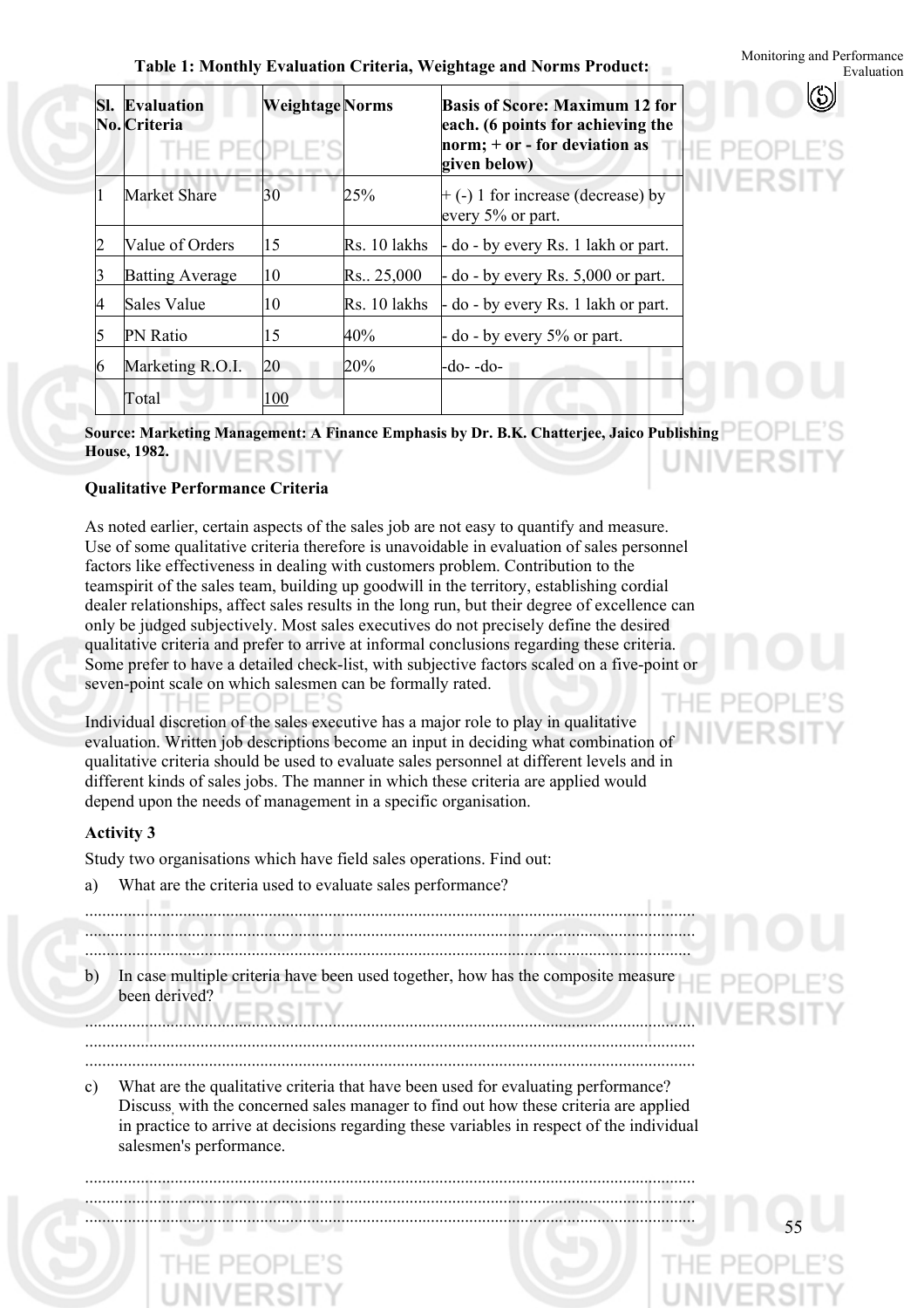# **12.9 COMPARING PERFORMANCE WITH NORMS**

The most crucial and also the most difficult step in the evaluation process is the comparison of actual performance with the defined norms. The difficulty arises because evaluation requires an exercise of discretion. The same standards, indiscriminately cannot be applied to all salesmen as the sales territories assigned to them differ in terms of sales potential, level of competition, personalities of sales personnel and their customers. Though variations in territories may be adjusted by setting territory wise norms, personality variations cannot and therein judgement of the executive has to be exercised.

............................................................................................................................................... ...............................................................................................................................................

Similarly, there may be varying results in respect of the same salesperson, on quantitative and qualitative criteria. A salesman who does not quite meet his quota may be making compensating qualitative contributions by developing excellent dealer relationships, which have long-term implications. Again executive judgement is called for to arrive at an overall assessment of performance.

The performance of the sales personnel results from many variables, some of them beyond the control of either the salesperson or the sales management. It is, therefore, important that while comprising actual performance with the defined norms, the effect of the other variables that affect performance should also be kept in mind.

### **Activity 4**

Study the case problem given below and answer the question at the end of it.



# **12.10 CASE STUDY - MONITORING AND PERFORMANCE APPRAISAL OF MEDICAL REPRESENTATIVES**

**Background:** The pharmaceutical industry is characterised by a number of `Me-too' products manufactured by a number of different companies. The success of any particular company depends upon the doctor prescribing the product of that company. This, in turn, is largely dependent upon the selling effort put in by the salesforce of the company. The medical representative forms the nucleus of the salesforce. The function of a medical representative is critical to the success of the company. At the same time, the company has to spend a huge amount of its marketing budget on its medical representatives. The monitoring and performance appraisal of the medical representatives becomes all the more essential. In this context, we had visited Glindia Ltd., one of the leading pharmaceutical companies today, and studied the system used by them for monitoring and performance appraisal of its medical representatives.

56

**The Company:** There exist two divisions (i) Food Product Division (FPD) and (ii) Pharmaceutical Division (PD). The total number of products handled by the salesforce is 110. The organisational structure of the salesforce is as follows:

While the FPD functions like any ordinary consumer product marketing salesforce dimension the pharmaceutical division has a different approach

**Setting of Budgets :** The budgets are set quarterly. Regression analysis of the past 4 years' sales is used, with a weightage of 30% assigned to the previous two years and 20% assigned to the earlier two years. The sales figures so obtained are broken down into sales quotas for the medical representatives with a range of  $\pm$  10% n used judgementally.

**Monitoring of Performance :** The daily coverage of a medical representative consists of making 10 doctor calls and 5 chemist calls a day. In these visits he not only has to make them aware of the company's product and its benefits but it also has to check stocks with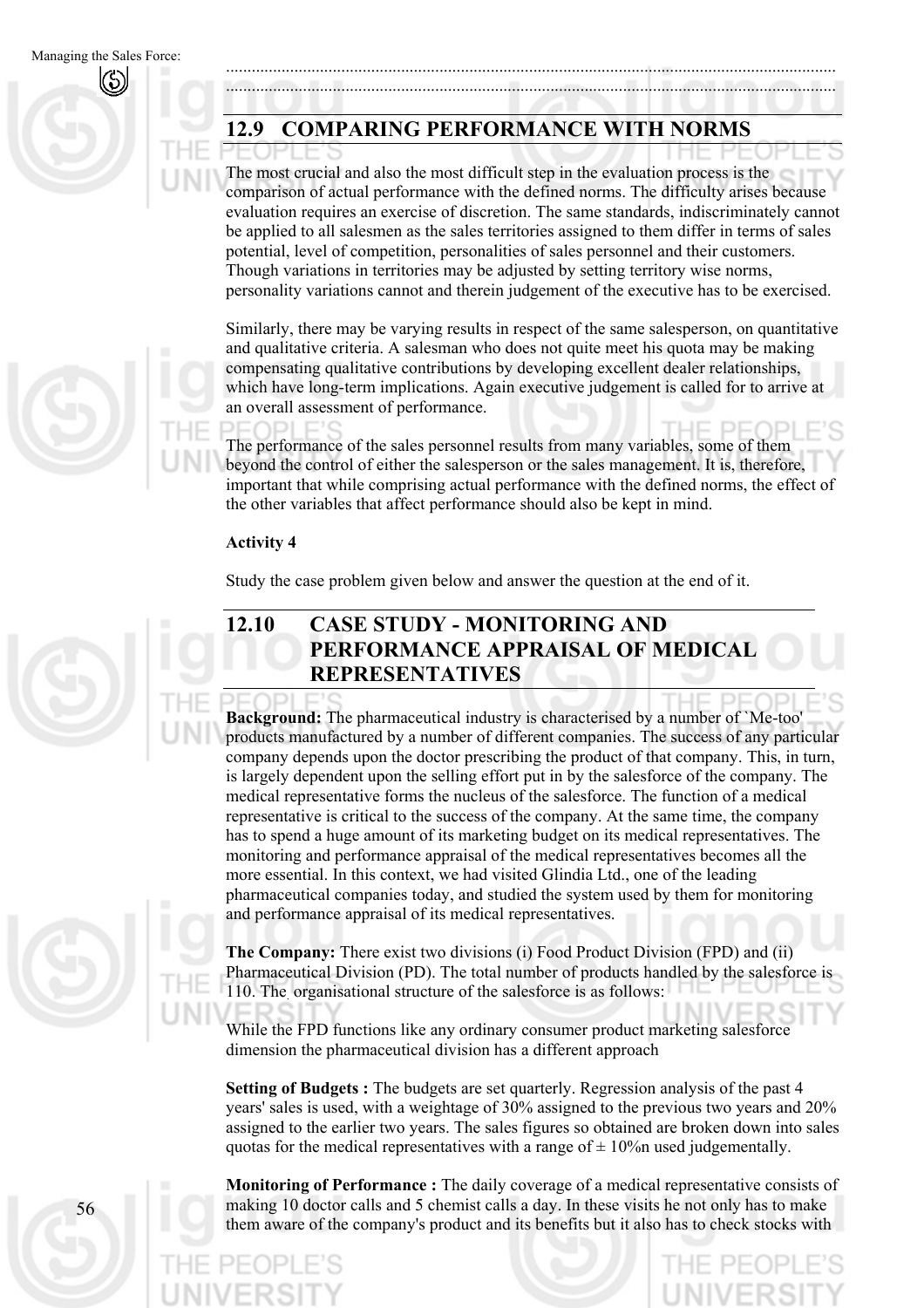Monitoring and Performance chemists and observe competitors activity. These findings are then sent in a daily report to the Area Sales Manager. A 45-day cycle has been assigned to each representative. A summary report areawise is presented to the branch manager after the completion of each cycle. The branch manager presents a summarised report to the product manager to develop the marketing strategy further accordingly.



BSM: Branch Sales Manager, ASM: Area Sales Manager, FPD: Food Products Division and PD: Pharmaceuticals Division.

The field control measures exercised by the Area Sales Managers consist of insisting on completed daily reports on time. The method of working with stocks, merchandising ability of the medical representatives are also reviewed continuously.

### **Performance Appraisal**

The evaluation of Medical Representatives is done by the Area Sales Manager concerned. A more or less objective evaluation is adopted with subjectivity involved in certain parameters. The evaluation is done on an annual basis.

A total of 150 marks is assigned to each salesman. The weightage given to different parameters is as under:

| 50 | (sales to stockists) |
|----|----------------------|
| 30 |                      |
| 20 |                      |
| 15 |                      |
| 10 |                      |
| 10 |                      |
| 5  |                      |
| 5  |                      |
|    |                      |
|    |                      |
|    |                      |

Subjective Judgement is exercised towards parameters like attitude towards job; integrity, representatives development on the job ; analytical ability, initiative and adherence to company guidelines.

**Incentives offered :** An achievement of 105% over budgeted targets entitled the medical representative to certain incentives in the form of awards given by the company. Each year the company felicitates 25-50% people for achievement of targets. Certificates, medals and gifts are awarded at a grand award function held in a hill resort in the presence of foreign dignitaries. This gives the necessary encouragement to future medical representatives. In addition, the company also holds training programmes for on-the-job training. Each representative has to undergo a 2-week compulsory training at the company's training centre. In spite of these efforts the turnover rate of the medical representatives is high and the company has to live with this industry phenomenon.

57

Evaluation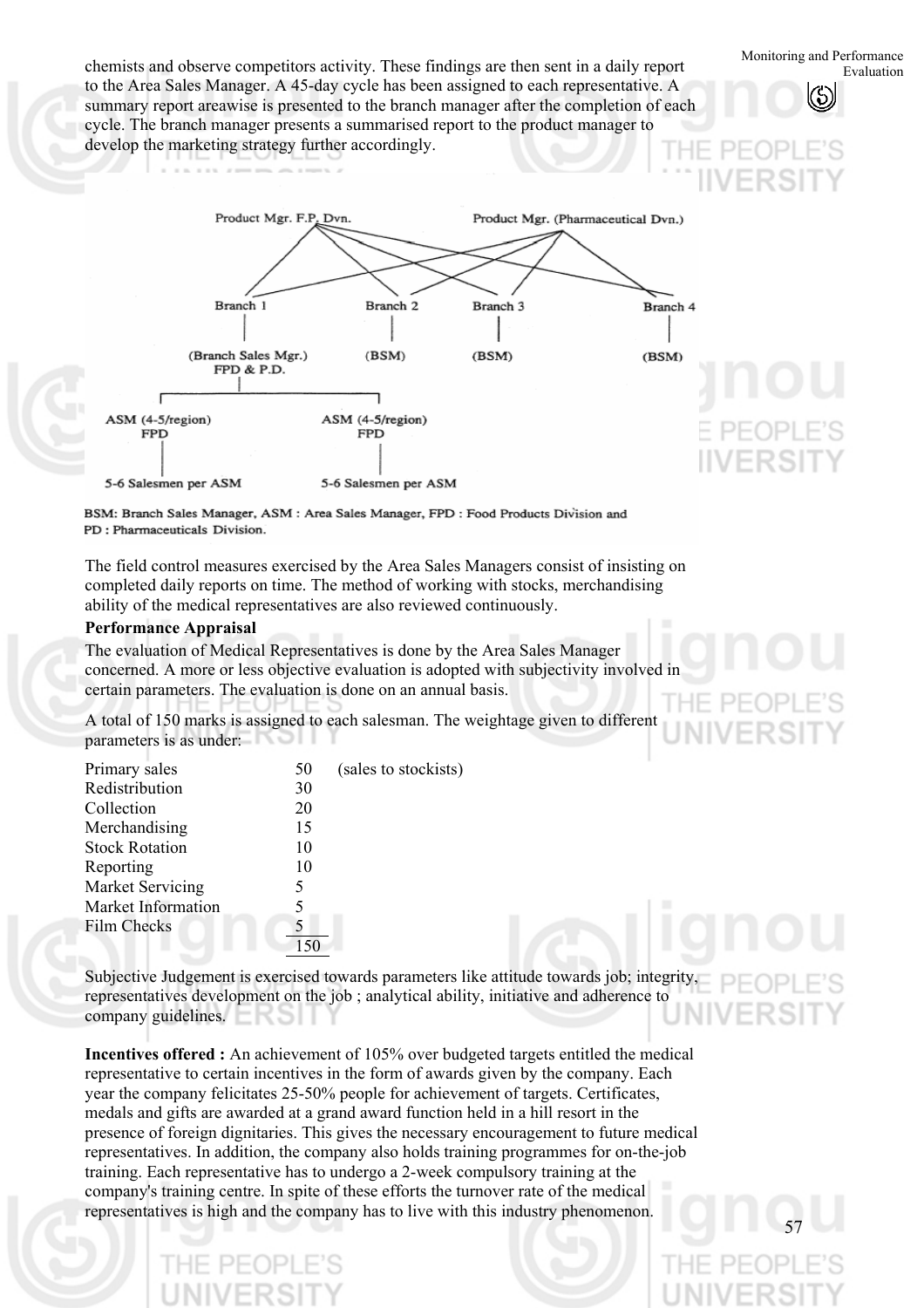### Managing the Sales Force:

### **Question**

Critically evaluate the monitoring and performance appraisal system followed by Glindia Ltd. State the criteria used for evaluation of the system.

............................................................................................................................................... ............................................................................................................................................... ............................................................................................................................................... ............................................................................................................................................... ............................................................................................................................................... ...............................................................................................................................................

# **12.11 SUMMARY**

In this unit we have discussed the importance of monitoring salesmen and appraising their performance. Different parameters are used by different companies depending upon their product-market portfolio. Sales reports generated by salesmen give information on many decision-making areas for the top management. Every company in accordance with its requirements sets standards of performance for specific criteria and develop a reporting system for comparing actual performance with the norms. Both qualitative and quantitative criteria are used to arrive at proper evaluation of sales performance.

# **12.12 KEY WORDS**

**Call Planning:** A specific planning sequence with which the sales representative defines the objective of the call devices a selling strategy to achieve his objectives and rakes the payments.

**Contribution Margin per Salesman:** The amount that a salesman contributes to the firm's fixed cost and profits.

**Evaluation:** A comparison of planned and actual results identifying reasons for deviations.

**Evaluation Frequency or Periodicity:** The timing of salesforce evaluation.

# **12.13 SELF-ASSESSEMENT QUESTIONS**

- 1). Describe the importance of monitoring and performance appraisal of salesforce.
- 2). Consider an industrial product company. What should the reporting system of its salesforce be? State reasons for the same.
- 3). Mention some of the parameters used to monitor salesforce.
- What are the different reports generated to monitor sales force? How are they used ?

## **12.14 FURTHER READINGS**

Albert H. Dunn and Eugene M. Johnson, 1980. *Managing Your Sales Team,* Englewood Cliffs, N.J. Prentice Hall.

Robert F. Hartley, *Sales Management, 1979,* Boston: Houghton Mifflin.

Joseph P. Guiltinan and Gordon W. Paul, *Marketing Management Strategies & Programmes,* 1982, New York: McGraw Hill, 1982.



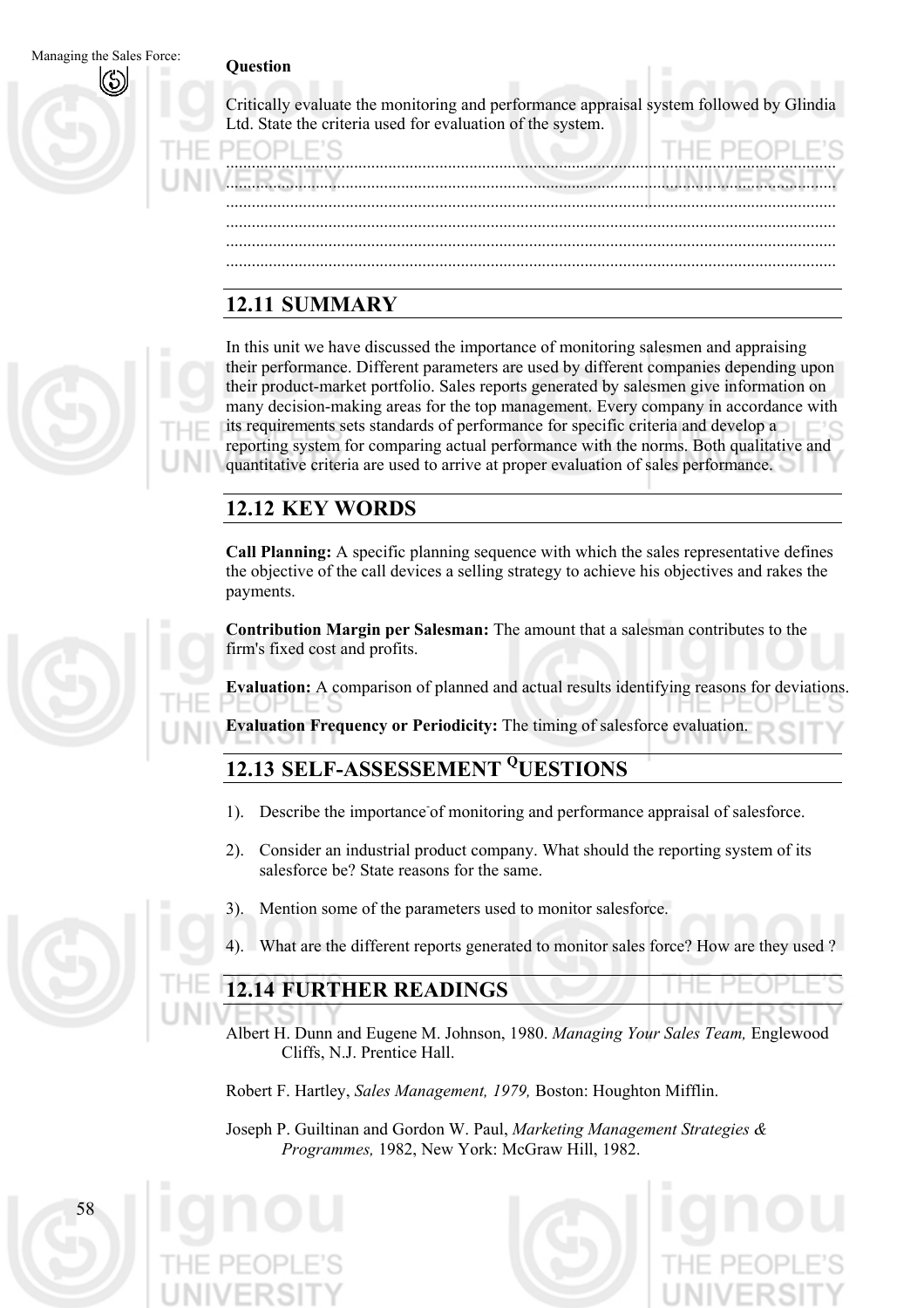Monitoring and Performance Evaluation

 $\circledS$ 

Υ

)PLE'S

### **APPENDIX**

### MONITORING AND APPRAISAL FORMS (A) Activity Monitoring

| Date                                                |                                                                                                                                                                                                                                                                           |  | Prepared by                            |                                                                                                                                                                                                                                                                                                          |  |  |  |
|-----------------------------------------------------|---------------------------------------------------------------------------------------------------------------------------------------------------------------------------------------------------------------------------------------------------------------------------|--|----------------------------------------|----------------------------------------------------------------------------------------------------------------------------------------------------------------------------------------------------------------------------------------------------------------------------------------------------------|--|--|--|
|                                                     | Weightage                                                                                                                                                                                                                                                                 |  | Salesmen Activities                    |                                                                                                                                                                                                                                                                                                          |  |  |  |
| 2)<br>3)<br>4)<br>5)<br>6)<br>7)<br>8)<br>9)<br>10) | <b>Territorywise Variation</b><br>Size<br>Market Segments<br><b>Transportation Facilities</b><br>Delivery Service<br>Local Promotional Media<br>Competitive Activities<br>Territory Cultivation<br>Political Environment<br>Strength of Local Economy<br>Pricing Policies |  | 4<br>5<br>6<br>8<br>9<br>10<br>11      | Growth compared with national average<br>Selling costs/enquiries<br>Selling costs/orders<br>Selling costs/sales<br>Sales costs to marketing costs<br>Number of calls made<br>Number of enquiries received<br>Number of orders obtained<br>Cost per call<br>Cost per interview<br>Average value of orders |  |  |  |
|                                                     |                                                                                                                                                                                                                                                                           |  | 12<br>13<br>14<br>15<br>16<br>17<br>18 | Average gross margin per order<br>Local advertising against competitors<br>Number of accounts to service<br>Average value of accounts<br>Ratio of customers to prospects<br>Number of new accounts opened<br>Mumber of accounts lost                                                                     |  |  |  |

### (B) Productwise Monitoring of Sales Volume

| Date     | Prepared by                  |                             |                                |                              |                            |                                |                              |                    |                                       |                              |                            |                                |
|----------|------------------------------|-----------------------------|--------------------------------|------------------------------|----------------------------|--------------------------------|------------------------------|--------------------|---------------------------------------|------------------------------|----------------------------|--------------------------------|
|          | Product Group A              |                             |                                | Product Group B              |                            |                                | Product Group C              |                    |                                       | <b>Total Product Groups</b>  |                            |                                |
| Salesman | Standard<br>Perfor-<br>mance | Actual<br>Perfor-<br>mancel | Devia-<br>tion<br>from<br>norm | Standard<br>Perfor-<br>mance | Actual<br>Perfor-<br>mance | Devia-<br>tion<br>from<br>norm | Standard<br>Perfor-<br>mance | Perfor-<br>mance i | Actual Devia-<br>tion<br>from<br>norm | Standard<br>Perfor-<br>mance | Actual<br>Perfor-<br>mance | Devia-<br>tion<br>from<br>norm |
| A        |                              |                             |                                |                              |                            |                                |                              |                    |                                       |                              |                            |                                |
| в        |                              |                             |                                |                              |                            |                                |                              |                    |                                       |                              |                            |                                |
| C        |                              |                             |                                |                              |                            |                                |                              |                    |                                       |                              |                            |                                |
| D        |                              |                             |                                |                              |                            |                                |                              |                    |                                       |                              |                            |                                |
| E        |                              |                             |                                |                              |                            |                                |                              |                    |                                       |                              |                            |                                |
|          |                              |                             |                                |                              |                            |                                |                              |                    |                                       |                              |                            |                                |

Adapted from : How to Prepare a Marketing Plan, "John Stapleton Gower Publishing Company Ltd., England, 1989.

(C) Performance Appraisal of Salesmen (Composite Measures)

| vate                                                                          |           |       |               |       |         |                     |  |  |  |  |
|-------------------------------------------------------------------------------|-----------|-------|---------------|-------|---------|---------------------|--|--|--|--|
| Performance                                                                   | Weightage |       | Specification |       | Remarks | <b>Total Rating</b> |  |  |  |  |
|                                                                               |           | Above | Par           | Under |         |                     |  |  |  |  |
| <b>Customer Relations</b><br>General<br>Prospects<br>Complaints<br>Objections |           |       |               |       |         |                     |  |  |  |  |

PF<sub>(</sub>

**IIVERSIT** 

# PEOPLE'S **IIVERSIT** Υ

# E. PEOPLE'S **IIVERSIT**

# PEOPLE'S **IIVERSIT**